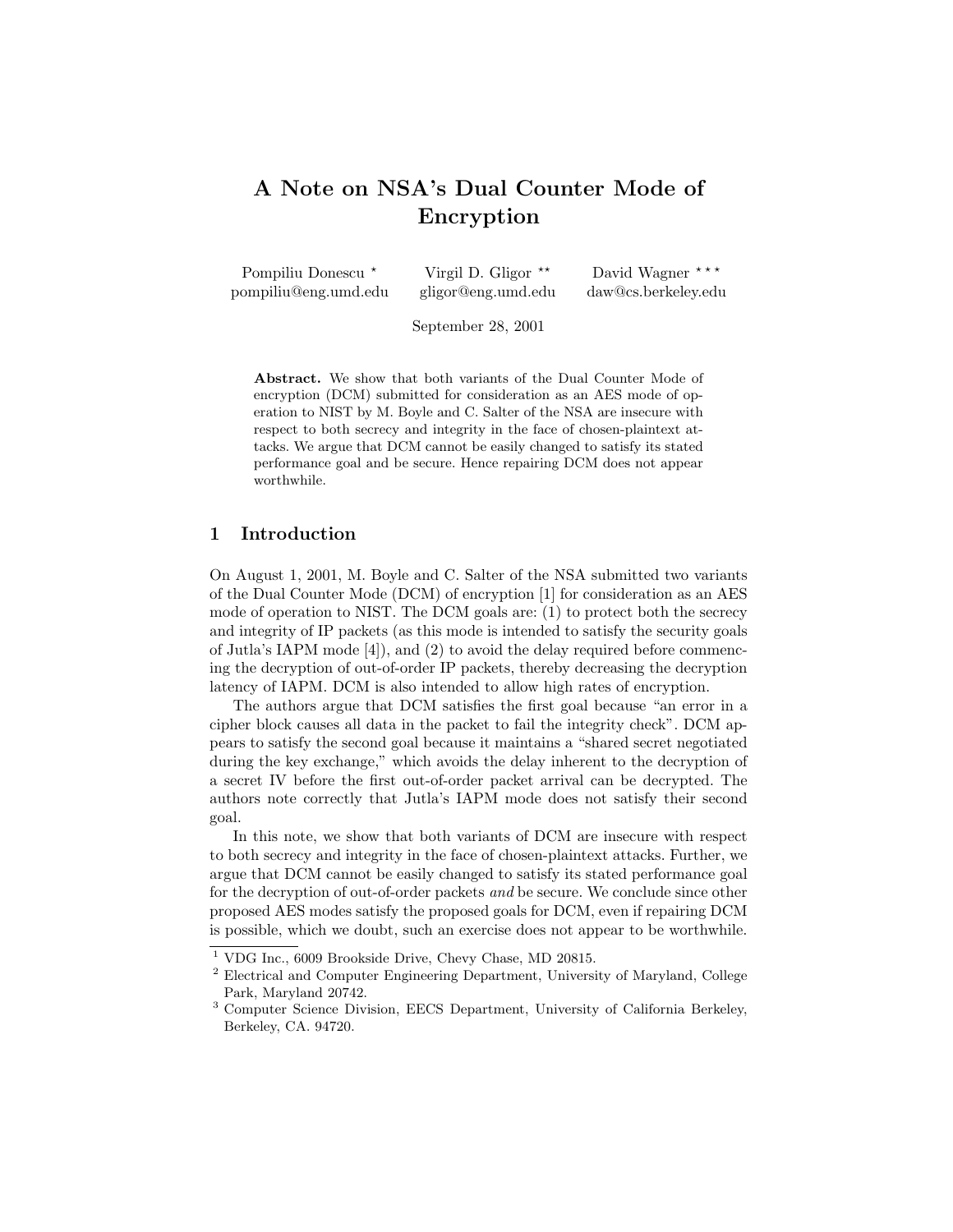### 2 Secrecy and Integrity Attacks against DCM

## 2.1 DCM Security Goals

The security of a mode is commonly expressed as a combination of secrecy and integrity goals to be achieved in the face of different types of attacks. A common type of attacks used to break encryption modes intended to satisfy these goals is the chosen-plaintext attack. In a chosen-plaintext attack, an adversary can obtain samples of valid encryptions for plaintext messages of his choice even though the secret encryption key remains unknown to  $\text{him}^1$ .

A typical secrecy goal is one that requires that an adversary be unable to distinguish the encryption of a plaintext that he chooses from that of a random string of the same length without the benefit of knowing the random, secret, encryption key. This goal, which is usually called indistinguishibility in a real-or-random sense or simply real-or-random security, provides a powerful notion of secrecy when combined with a chosen-plaintext attack; i.e., it covers many desirable secrecy properties such as assuring an adversary's inability to decrypt a ciphertext message whose plaintext is unknown with nonnegligible probability [2]. A typical integrity goal is one that requires that an adversary be unable to produce a never-seen-before ciphertext message that decrypts correctly (i.e., a valid forgery) with non-negligible probability. This goal, which is usualy called existential-forgery protection or existential unforgeability, yields the most powerful notion of integrity known to date when combined with a chosen-plaintext attack (viz., discussion of integrity notions at http://csrc.nist.gov/encryption/modes/proposedmodes).

Undoubtedly, DCM aims to support the security notions defined above in the face of chosen-plaintext attacks, as its stated design goal is to improve upon the performance characteristics of Jutla's IAPM—a mode that satisfies these security notions—not to weaken its security.

## 2.2 DCM Definition – First Variant

We first illustrate our attacks againts the first variant of DCM. Given a polynomial of degree W for a primitive LFSR, where  $W$  is the width of the block cipher  $E$ , the authenticated DCM encryption mode encrypts the plaintext  $P$  into the ciphertext  $C$  as follows [1]:

ENCRYPT $(P_1, \ldots, P_i)$ : 1. Set checksum  $= 0$ . 2. For  $i = 1, ..., j$ , do: 3. Set  $x_i = f(x_{i-1})$ . 4. Set  $C_i = E(P_i \oplus x_i) \oplus x_i$ . 5. Set checksum = checksum  $\oplus P_i$ .

<sup>1</sup> Chosen-plaintext attacks are quite practical [5]. In fact, they are some of the oldest known attacks in modern cryptography; viz., the "gardening" attacks of British cryptographers during WWII. [3]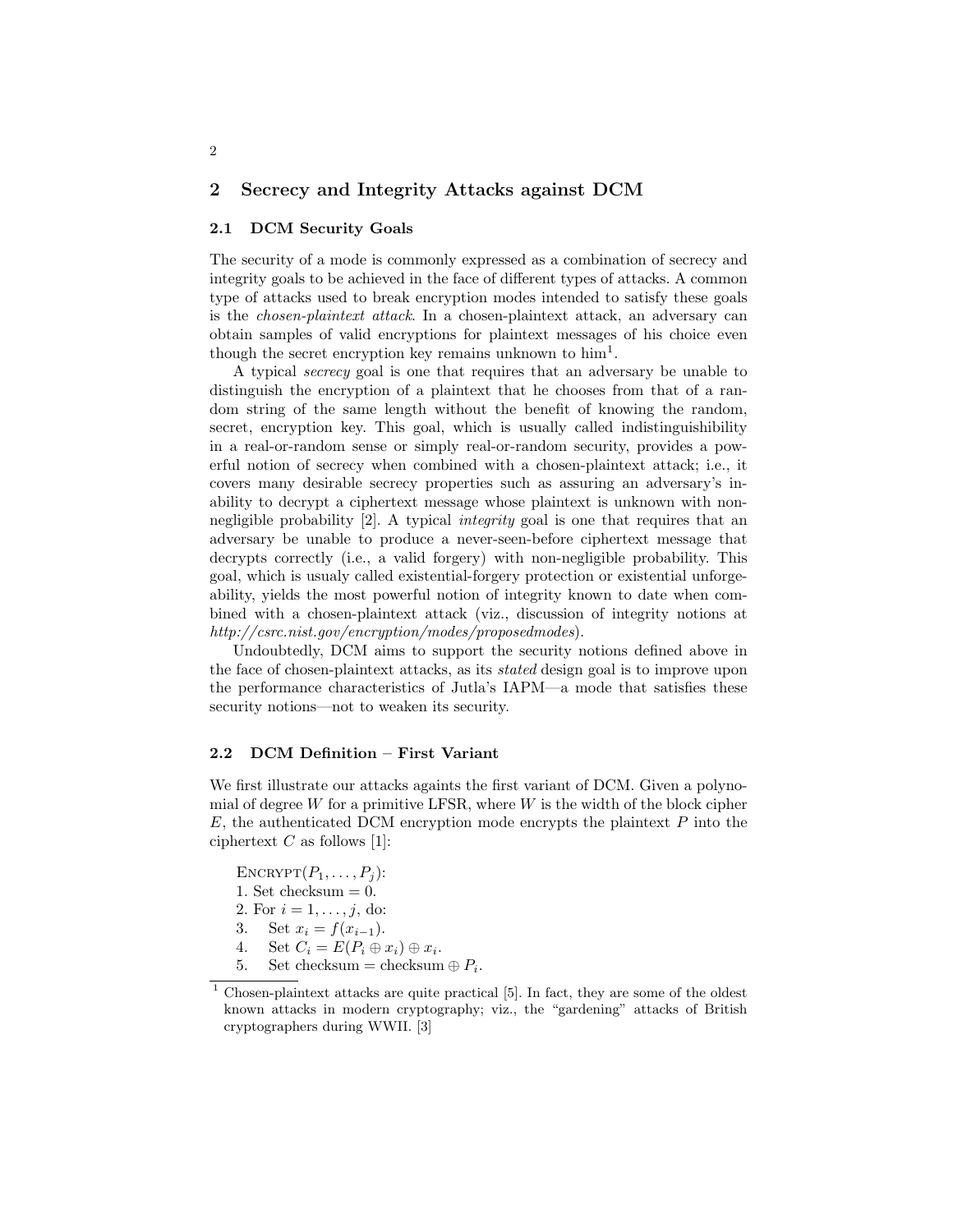6. Set 
$$
x_{j+1} = f(x_j)
$$
.  
7. Set  $C_{j+1} = E$ (checksum  $\oplus x_{j+1}$ )  $\oplus x_0$ .

In this definition, the plaintext contains j blocks,  $P = \langle P_1, \ldots, P_i \rangle$ , and its DCM encryption produces a ciphertext string that contains  $j + 1$  blocks,  $C =$  $\langle C_1, \ldots, C_i, C_{i+1} \rangle$ . It is important to note that " $x_0$  is the shared secret negotiated during the key exchange" between a sender and a receiver and thus remains constant during the use of that key.

Integrity Attacks. To illustrate the integrity flaws of DCM we provide two examples of an chosen-plaintext existential forgery attack. The first example takes advantage of the properties of the LFSR connection polynomial  $f$ , whereas the second is independent of f. In fact, the sequence  $x_i$  could be generated by a cryptographic means from  $x_0$ , re-using the same  $x_0$  for every message encrypted with a key, and DCM would still remain vulnerable to integrity attacks.

Attack 1. In this attack the adversary first obtains  $x_0$  and then constructs a valid forgery based on knowledge of  $x_0$ . To obtain  $x_0$  the adversary first obtains  $x_0 \oplus x_j$  in a chosen-plaintext attack. For example, for  $j = 2$ , an adversary can launch a chosen-plaintext attack to obtain chosen plaintext and ciphertext pairs  $(P, C)$  and  $(P', C')$  encrypted in DCM, where  $P = \langle 0 \rangle$  and  $P' = \langle 0, 0 \rangle$ , where here 0 denotes the all-zeros block. Then the relation  $C_2 \oplus C_2' = x_0 \oplus x_2$  reveals  $x_0 \oplus x_2$ , and moreover we claim that this information can be used to recover  $x_0$ .

Claim. For a known (non-singular) LFSR of degree W with known feedback taps, knowledge of  $x_0 \oplus x_i$  reveals  $x_0$ .

*Proof.* Let  $p_f(t)$  be the connection polynomial of the LFSR (of degree W). View the initial fill  $x_0$  as a polynomial from  $GF(2)[t]$ , taken modulo  $p_f(t)$ . Then  $x_1 = t \times x_0 \mod p_f(t)$ , and  $x_j = t^j \times x_0 \mod p_f(t)$ , where  $t^j$  denotes the monomial of degree j. Thus,  $x_0 + x_j = (1 + t^j)x_0 \mod p_f(t)$ . Since  $1 + t^j$  has an easilycomputable inverse modulo  $p_f(t)$  with very high probability, we can compute  $x_0 = (x_0 + x_j)/(1 + t^j) \bmod p_f(t).$ 

Given  $x_0$ , an adversary can easily break the integrity of DCM. Here is a simple example that shows how to constructing a valid forgery with probability 1.

Let  $P = \langle P_1, P_2 \rangle$  be a chosen plaintext such that  $P_1 = P_2$ , and obtain the corresponding ciphertext  $C$  using the chosen-plaintext assumption. Note that  $C_2 = E(P_2 \oplus x_2) \oplus x_2$  and  $C_3 = E(x_3) \oplus x_0$ , as the checksum is zero. Since the adversary knows  $x_0$ , he also knows  $x_j$  for all j; for example, he knows  $x_0 \oplus x_2$ . Hence, he can construct a new ciphertext  $C' = \langle C_1, C_2' \rangle \neq C$ , and this forgery will be accepted by the receiver if we take

$$
C_2' = C_2 \oplus x_0 \oplus x_2.
$$

This forgery is valid and passes the integrity check with probability 1: when we decrypt  $C'$ , the plaintext consists of only  $P_1$ , and the decryption of the checksum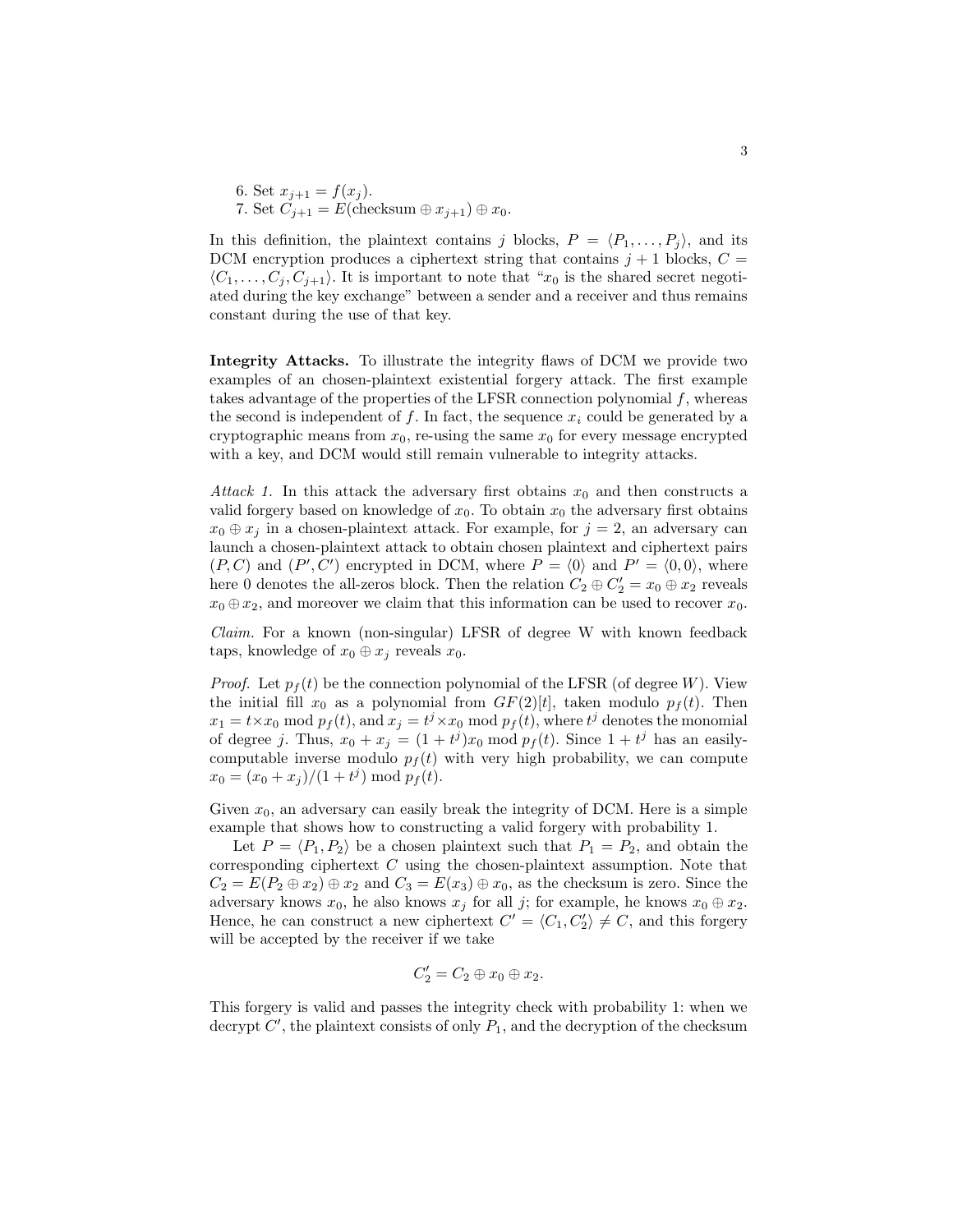block yields

$$
P'_2 = E^{-1}(C'_2 \oplus x_0) \oplus x_2 = E^{-1}(C_2 \oplus x_0 \oplus x_2 \oplus x_0) \oplus x_2
$$
  
=  $E^{-1}(C_2 \oplus x_2) \oplus x_2 = P_2$ ,

Since our choice of P ensures that  $P_2 = P_1$ , the checksum check will pass with probability 1.

This demonstrates that DCM's integrity properties are broken. Note also that the attack remains valid (changing  $t^j$  to  $t^{jW}$  in the proof of Claim 2.2) even if we shift the register W times between each block.

Attack 2. Next we break the integrity of DCM with a simple truncation executed by splicing ciphertext blocks of two chosen plaintext messages P and Q. Let the first chosen plaintext be  $P = \langle P_1, P_2, \ldots, P_{n-1}, P_n \rangle$  such that

$$
P_1 \oplus P_2 \oplus \dots \oplus P_{n-1} = 0,
$$

and let the second chosen plaintext be  $Q = \langle Q_1, Q_2, \cdots, Q_{n-1} \rangle$  such that all  $Q_i = 0$ . Encrypt plaintexts P and Q in DCM to obtain ciphertexts C and D. This reveals two useful quantities:

1. We learn the last block of the ciphertext  $D$ ,

$$
D_n = E(0 \oplus x_n) \oplus x_0 = E(x_n) \oplus x_0.
$$

2. We learn the first  $n-1$  blocks of the ciphertext C, namely,  $C_1, C_2, \ldots, C_{n-1}$ .

Now, one can use this newly revealed information to construct a forged ciphertext

$$
C'=\langle C_1,C_2,\ldots,C_{n-1},D_n\rangle.
$$

Clearly  $C'$  is different from  $C$  and  $D$ , so it is new ciphertext. When decrypted, C' yields the plaintext  $P' = \langle P_1, P_2, \ldots, P_{n-1} \rangle$ , which is a truncation of P that also differs from  $Q$ . Note that the checksum will be valid when decrypting  $C'$ , so this forgery will remain undetected by the receiver.

One interesting feature of this attack is that it does not use any properties of the LSFR's connection polynomial f. It only uses the fact that the  $x_i$  sequences produced by the LFSR do not change between messages encrypted in the same key by DCM, since  $x_0$  does not change.

Secrecy Attack. To illustrate a secrecy flaw of DCM, we show that an adversary can easily break DCM in a "real-or-random" sense in a chosen-plaintext attack [2].

Recall that in a real-or-random attack, a referee chooses a random, secret encryption key and flips a coin to decide whether to return the encryption of the  $(1)$  (real) plaintexts submitted to it by an adversary or  $(2)$  random strings of the same lengths as those of the (real) plaintexts submitted by the adversary. If the adversary can distinguish which decision was taken by the referee (i.e.,

4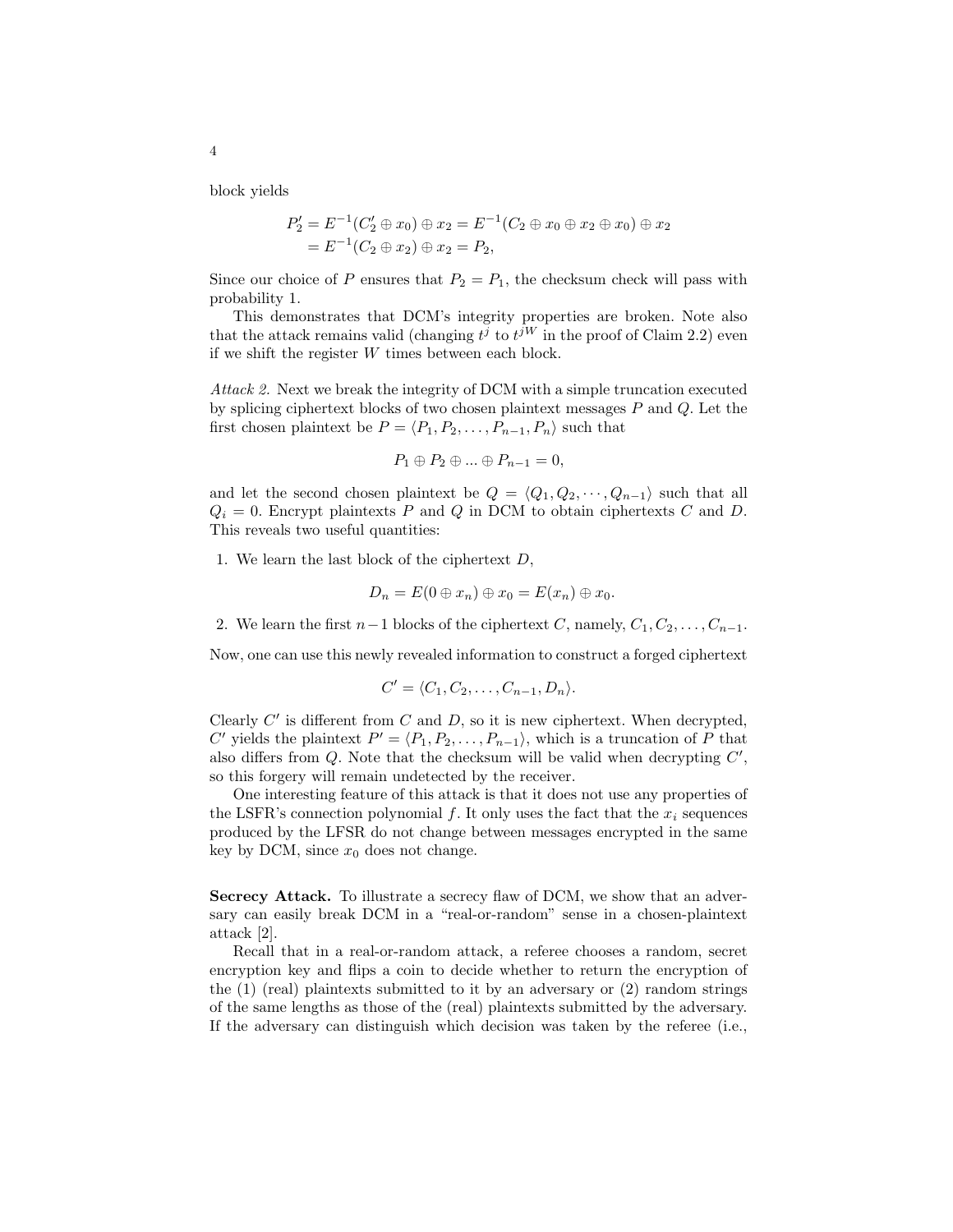determine the referee's coin flip) with a probability that exceeds  $1/2$  by a nonnegligible amount following receipt of the ciphertext messages from the referee, the adversary is said to have broken DCM in a real-or-random sense.

In this setting, one possible attack goes as follows. Choose two plaintexts,  $P = \langle 0 \rangle$  and  $P' = \langle 0, 0 \rangle$ , and learn their ciphertexts  $C, C'$  using the chosenplaintext assumption. If their first blocks match, i.e.,  $C_1 = C'_1$ , then the referee must have chosen the (real) strings  $P$  and  $P'$  for encryption; otherwise, the referee must have encrypted random strings of the same size as that of  $P<sup>1</sup>$  and  $P<sup>2</sup>$ , and the adversary votes accordingly. This attack succeeds in breaking the secrecy of DCM with probability very close to 1.

#### 2.3 DCM Definition – Second Variant

A second variant of the DCM mode is proposed by Boyle and Salter that is specifically designed for Internet use, i.e., with IPsec. This variant does not reuse the initial LFSR fill  $x_0$  across packet streams and does not initialize the checksum to zero; instead, the initial fill and checksum definition include the IPsec sequence numbers, SEQ, and Security Parameter Index, SPI, as follows:

 $\text{ENCRYPT}(\text{SEQ}, \text{SPI}, P_1, \ldots, P_j)$ : 1. Set checksum  $= \langle$  SEQ, SPI, padding $\rangle$ . 2. Set  $y_0 = x_0 \boxplus \langle \text{SEQ}, \text{SPI}, \text{padding} \rangle$ . 3. For  $i = 1, ..., j$ , do: 4. Set  $y_i = f(y_{i-1})$ . 5. Set  $C_i = E(P_i \oplus y_i) \oplus y_i$ . 6. Set checksum = checksum  $\oplus P_i$ . 7. Set  $y_{j+1} = f(y_j)$ . 8. Set  $C_{j+1} = E(\text{checksum} \oplus y_{j+1}) \oplus y_0$ .

Both SEQ and SPI are 32 bit numbers, and "padding" is the complement of the  $64$ -bit number  $\langle$ SEQ, SPI $\rangle$  obtained by the concatenation of SEQ and SPI. Note that the addition defining  $y_0$  is executed as a vector of 32-bit adds to minimize the hardware design and overhead.

Secrecy and Integrity Attacks. Now we show that an adversary can also mount chosen-plaintext attacks against this variant of DCM and thereby break its secrecy and integrity with non-negligible probability. Within a single security association (i.e., an SPI), the adversary can choose different SEQ values by encrypting appropriate number of packets within this security association. For our attacks, we use the following basic fact.

Claim. For a (non-singular) LFSR, the state-update function is linear, or in other words,  $f(a \oplus b) = f(a) \oplus f(b)$ .

*Proof.* As in the proof of the claim in Section 2.2, let  $p_f(t)$  be the connection polynomial of the LFSR, and represent states of the LFSR as polynomials from  $GF(2)[t]$ , taken modulo  $p_f(t)$ . We have  $f(x) = t \times x \mod p_f(t)$ , and so  $f(a+b) =$  $t \times (a + b) = ta + tb = f(a) + f(b) \mod p_f(t)$ , as claimed.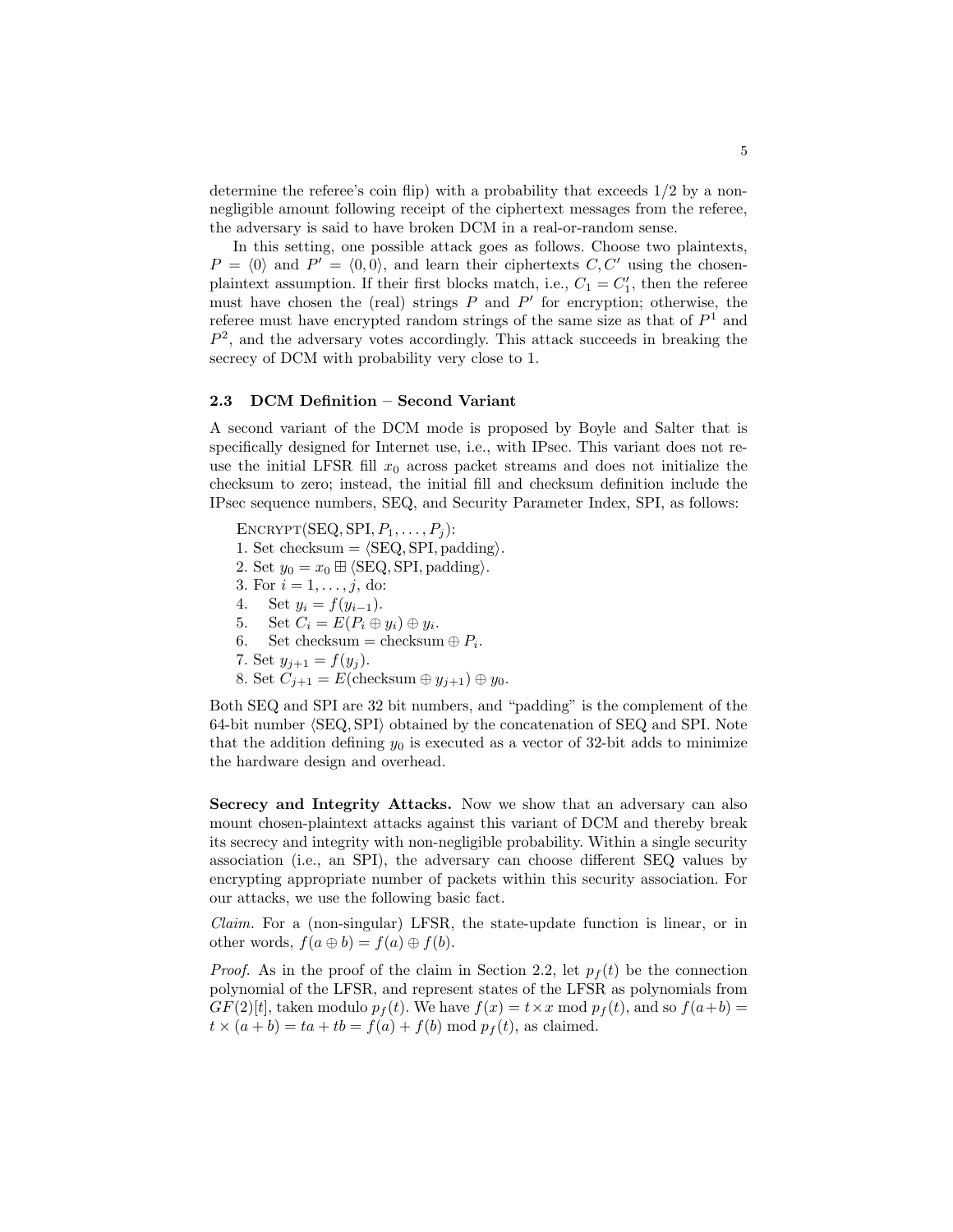We are now ready to describe the attack. Let the adversary choose two plaintext strings P and Q such that the values of the initial LFSR fills  $y_0^P$  and  $y_0^Q$ used in the encryption of chosen strings  $P$  and  $Q$  (1) differ by a known constant c, and (2) have the relationship:  $y_0^Q = y_0^P \oplus c$ . Let the chosen sequence numbers for Q and P be  $\text{SEQ}^Q$  and  $\text{SEQ}^P$ , respectively. We claim that if an adversary can choose the sequence numbers  $\text{SEQ}^Q$  and  $\text{SEP}^P$  so that the stated relationship between the initial fills holds, then he can break both secrecy and integrity of the DCM variant for IP. Later we show that this hypothesis holds: an adversary can choose sequence numbers satisfying such a relationship with non-negligible probability and hence break DCM.

*Claim.* If the attacker can force the use of two sequence numbers  $SEQ<sup>P</sup>$  and  $\text{SEQ}^Q$  satisfying  $y_0^Q = y_0^P \oplus c$ , where c is a known constant, then:

- (a) the secrecy of DCM is broken; and
- (b) the integrity of DCM is broken.

*Proof.* (a) The adversary chooses two plaintext strings  $P$  and  $Q$  each consisting of one block,  $P = \langle P_1 \rangle$  and  $Q = \langle P_1 \oplus f(c) \rangle$ . We let C and D denote the corresponding ciphertexts obtained by encrypting the chosen plaintexts  $P$  and Q under DCM. By the definition of this DCM variant and the previous claim, we obtain the following equations:

$$
y_1^P = f(y_0^P)
$$
  
\n
$$
y_1^Q = f(y_0^Q) = f(y_0^P \oplus c) = f(y_0^P) \oplus f(c) = y_1^P \oplus f(c)
$$
  
\n
$$
C_1 = E(P_1 \oplus y_1^P) \oplus y_1^P
$$
  
\n
$$
D_1 = E(Q_1 \oplus y_1^Q) \oplus y_1^Q = E(P_1 \oplus f(c) \oplus y_1^P \oplus f(c)) \oplus y_1^P \oplus f(c)
$$
  
\n
$$
= E(P_1 \oplus y_1^P) \oplus y_1^P \oplus f(c) = C_1 \oplus f(c).
$$

The adversary can then break DCM in a real-or-random sense by simply choosing the plaintexts  $P, Q$  as above, obtaining putative ciphertexts  $C, D$ , and then checking whether  $D_1 = C_1 \oplus f(c)$ . If this condition holds, then these ciphertexts represent encryptions of the real strings sent by the adversary; otherwise, we received encryptions of random strings, and the adversary votes accordingly. This shows that this version of DCM is broken in a real-or-random sense if the hypothesis of the claim holds with non-negligible probability.

(b) The adversary applies the following attack. The adversary chooses a plaintext  $P = \langle P_1, P_2 \rangle$  (with sequence number  $SEQ^P$ ) and obtains a ciphertext  $C = \langle C_1, C_2, C_3 \rangle$ . Then, the adversary chooses a second plaintext  $Q = \langle Q_1, Q_2 \rangle$ (with sequence number  $\text{SEQ}^Q$  chosen so that  $y_0^Q = y_0^P \oplus c$ ) such that  $Q_1 \oplus Q_2 =$  $P_1 \oplus P_2 \oplus f(c) \oplus f^2(c)$ , and he obtains a ciphertext  $D = \langle D_1, D_2, D_3 \rangle$ . (We write  $f<sup>2</sup>$  for the composition of f with itself, i.e.,  $f<sup>2</sup> = f \circ f$ .) Then the adversary constructs his forgery using the sequence number  $SEQ<sup>Q</sup>$  and the ciphertext

$$
C' = \langle C_1 \oplus f(c), C_2 \oplus f^2(c), D_3 \rangle.
$$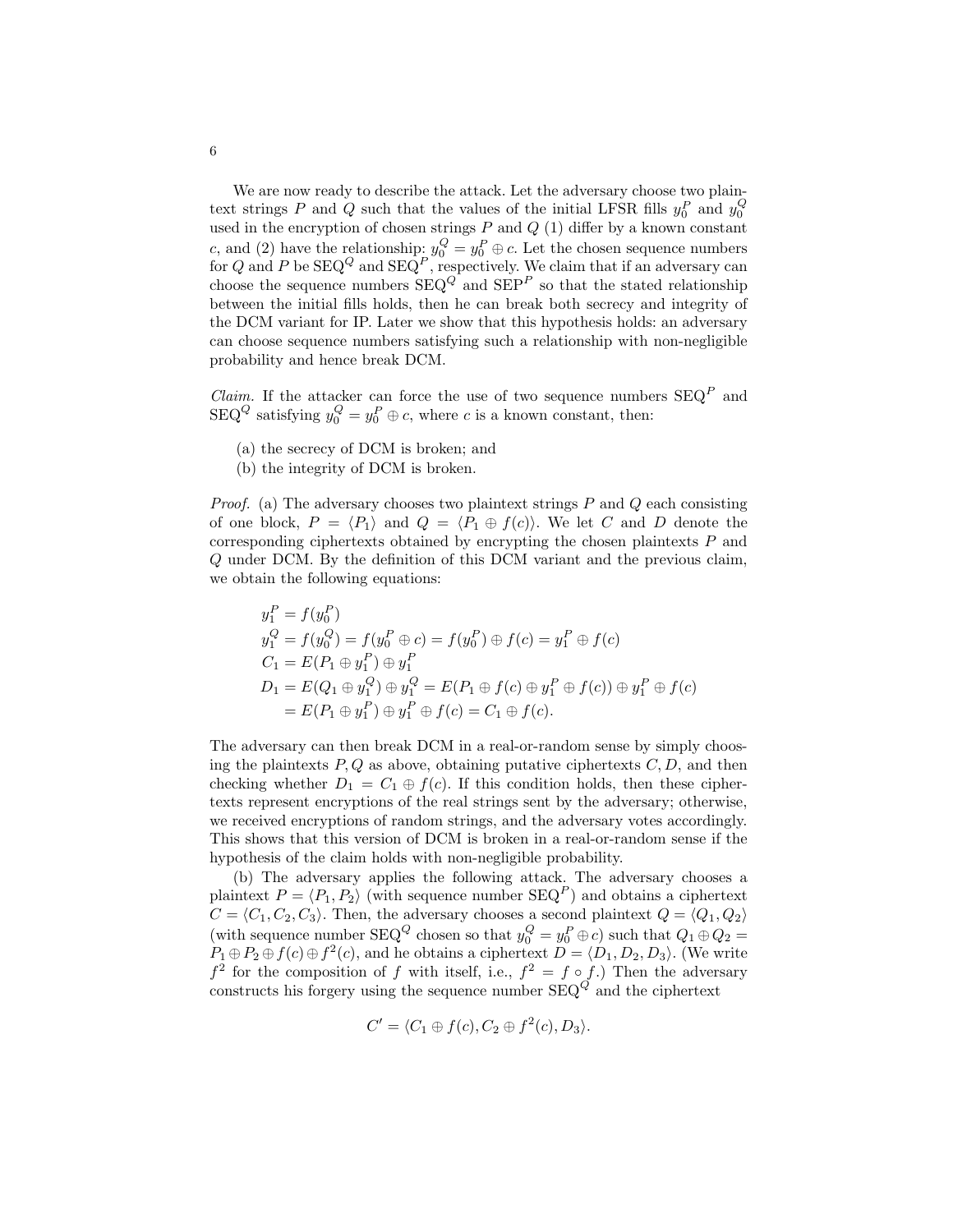Since the forgery uses  $SEQ^Q$ , it has  $y_0 = y_0^Q = y_0^P \oplus c$ ,  $y_1 = y_1^Q = y_1^P \oplus f(c)$ , and so on. Let  $P' = \langle P_1', P_2' \rangle$  denote the decrypted plaintext, and let  $P_3'$  represent the decryption of the checksum block  $C_3'$ . We see that

$$
P'_1 = E^{-1}(C_1 \oplus f(c) \oplus y_1^Q) \oplus y_1^Q = E^{-1}(C_1 \oplus f(c) \oplus y_1^P \oplus f(c)) \oplus y_1^P \oplus f(c)
$$
  
\n
$$
= E^{-1}(C_1 \oplus y_1^P) \oplus y_1^P \oplus f(c) = P_1 \oplus f(c)
$$
  
\n
$$
P'_2 = E^{-1}(C_2 \oplus f^2(c) \oplus y_2^Q) \oplus y_2^Q = E^{-1}(C_1 \oplus f^2(c) \oplus y_2^P \oplus f^2(c)) \oplus y_2^P \oplus f^2(c)
$$
  
\n
$$
= E^{-1}(C_2 \oplus y_2^P) \oplus y_2^P \oplus f^2(c) = P_2 \oplus f^2(c)
$$
  
\n
$$
P'_3 = E^{-1}(D_3 \oplus y_3^Q) \oplus y_3^Q = \text{checksum}^Q = \langle \text{SEQ}^Q, \text{SPI}, \text{padding}^Q \rangle \oplus Q_1 \oplus Q_2.
$$

Using the plaintext blocks  $P'_1, P'_2, P'_3$  computed above, the adversary verifies that the integrity check passes, as follows:

$$
P_3' = \langle \text{SEQ}^Q, \text{SPI}, \text{padding}^Q \rangle \oplus Q_1 \oplus Q_2
$$
  
= 
$$
\langle \text{SEQ}^Q, \text{SPI}, \text{padding}^Q \rangle \oplus P_1 \oplus f(c) \oplus P_2 \oplus f^2(c)
$$
  
= 
$$
\langle \text{SEQ}^Q, \text{SPI}, \text{padding}^Q \rangle \oplus P_1' \oplus P_2'
$$

In the above relation, the adversary uses the condition on the chosen plaintext blocks  $Q_1 \oplus Q_2 = P_1 \oplus P_2 \oplus f(c) \oplus f^2(c)$ . This completes the proof of the claim.

Next, we show that an adversary can choose the sequence numbers  $SEQ<sup>F</sup>$ and SEQ<sup>Q</sup> such that the relationship  $y_0^Q = y_0^P \oplus c$  holds with high probability. Knowledge of IPsec packet formats enables an adversary to force certain sequence numbers for selected packets sent over a security association (i.e., using the same SPI) by the adversary making an appropriate choice of the amount of data sent.

Let  $\text{SEQ}^P = 100 \cdots 0$  and  $\text{SEQ}^Q = 110 \cdots 0$ . (There are many other choices of sequence numbers that allow an adversary to obtain the desired relationship between the values of  $y_0^Q$  and  $y_0^P$  and constant c with non-negligible probability. The choice made here is optimized for ease of presentation.) Then, by the definition of padding, we can express the constants  $\langle$ SEQ<sup>P</sup>, SPI, padding<sup>P</sup> $\rangle$  and  $\langle \text{SEQ}^Q, \text{SPI}, \text{padding}^Q \rangle$  as the concatenation of four 32-bit blocks as follows:

$$
\langle \text{SEQ}^Q, \text{SPI}, \text{padding}^Q \rangle = \langle 110 \cdots 0, \text{SPI}, 001 \cdots 1, \overline{\text{SPI}} \rangle.
$$
  

$$
\langle \text{SEQ}^P, \text{SPI}, \text{padding}^P \rangle = \langle 100 \cdots 0, \text{SPI}, 011 \cdots 1, \overline{\text{SPI}} \rangle
$$

We define  $c$  as the vector difference of these two constants, noting that

$$
c = \langle \text{SEQ}^Q, \text{SPI}, \text{padding}^Q \rangle - \langle \text{SEQ}^P, \text{SPI}, \text{padding}^P \rangle
$$
  
=  $\langle 010 \cdots 0, 0 \cdots 0, 110 \cdots 0, 0 \cdots 0 \rangle$ .

Hence, one can write

$$
y_0^Q = x_0 \boxplus \langle \text{SEQ}^Q, \text{SPI}, \text{padding}^Q \rangle
$$
  
=  $x_0 \boxplus \langle \text{SEQ}^P, \text{SPI}, \text{padding}^P \rangle \boxplus c = y_0^P \boxplus c,$